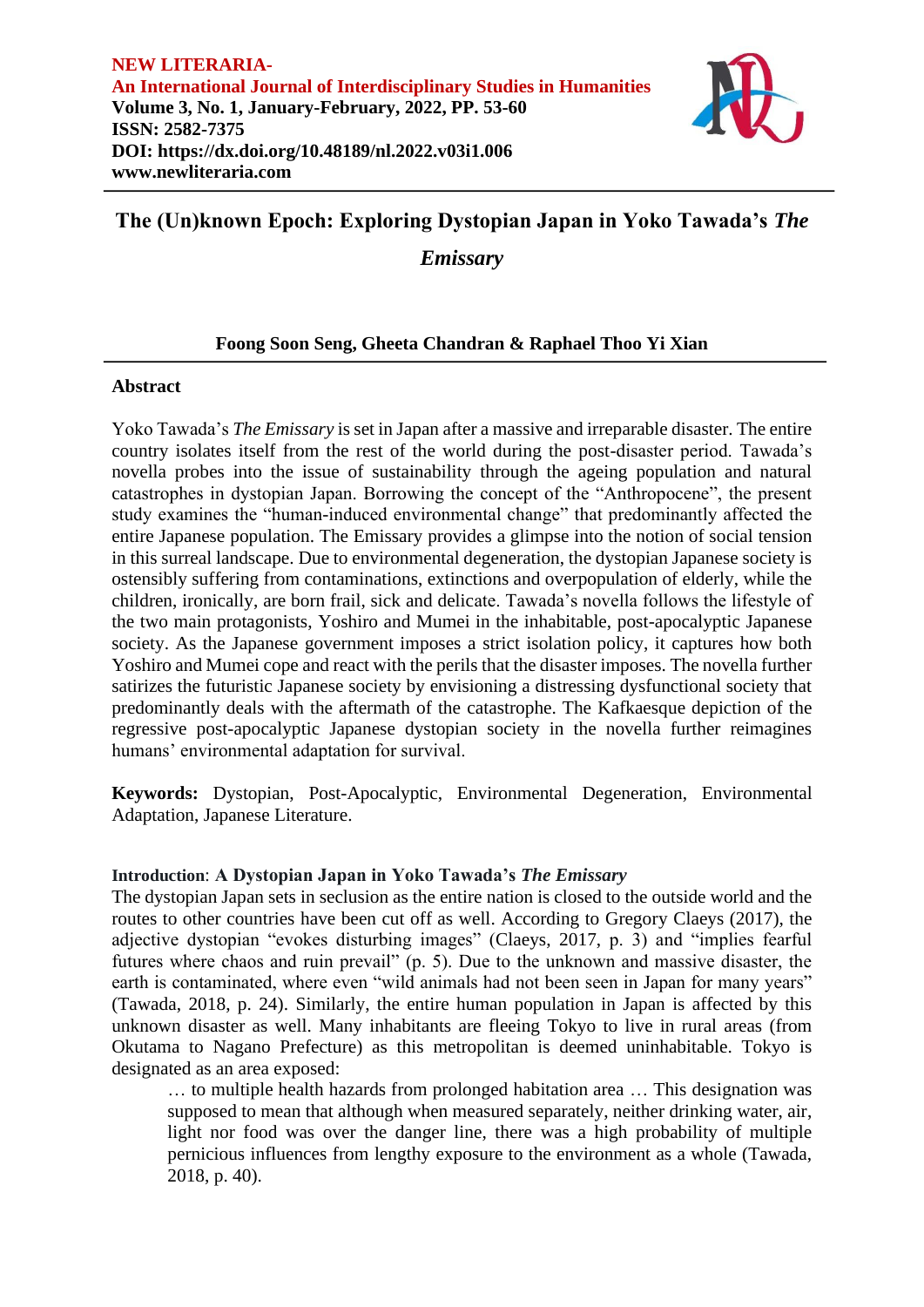#### **The (Un)known Epoch: Exploring Dystopian Japan in Yoko Tawada's** *The Emissary*

Due to the ecological change, the elder generation grows stronger, and unfortunately, the younger generation is born weak and frail. Yoko Tawada's *The Emissary* (2018) focuses on the two main protagonists, namely, Yoshiro, a 108-year old elderly who is taking care of his fragile great-grandson, Mumei. According to Yoshiro, even "children without parents had long since ceased to be called 'orphan'; they were now referred to as *doku ritsu jido*, [also known as] 'independent children'" (Tawada, 2018, p. 80). Apparent changes to the socio-cultural and political climates at this post-apocalyptic dystopian Japan seem to raise the concerns of its inhabitants. The novella further probes into the notion of ecological and political instability of the futuristic Japanese society. Hence, this speculative fiction about the post-apocalyptic nation provides a glimpse into the far-future dystopia about the possibility of becoming a reality if such humankind's current trajectory continues. According to Murphy (2020):

In times of social upheaval, paired with a grave climate crisis that appears to be soon irreversible, dystopias have become increasingly prevalent in literary projections of possible futures. Indeed, the entire sub-genre of climate fiction (cli-fi) is based on apocalyptic settings produced by climate change or more sudden environmental disasters (Murphy, 2020, p. 2).

The title of the present study emphasizes the concept of the (un)known epoch, a new geological epoch of humans, where human activities have had a significant impact on the ecosystem and climate. This new epoch, termed "the Anthropocene", was a concept introduced by Paul Crutzen and Eugene Stoermer in the year 2000. E. Ann Kaplan (2016) describes the Anthropocene as "the new era humans have entered in which they represent a dangerous "geologic force" (Kaplan, 2016, p. 1). Louise Westling and John Parham (2017) defines the Anthropocene as "a period marked by interrelated, potentially cataclysmic human environmental impacts: mass extinction, invasive species, climate change, increased atmospheric levels of carbon dioxide, rising sea levels, and the dumping of nuclear or chemical waste" (p. 1).

Carolyn Merchant (2020) argues that "the idea of the Anthropocene can help us reconceptualize the humanities in new ways that make them compelling for the twenty-first century" (p. xi) as the "future catastrophic events could also be traumatic" (Kaplan, 2016, p. 1). Merchant further highlights that "human activities impact nature in devastating new ways, suggesting that the earth—as we know it today—may cease to exist in the future" (Kaplan, 2016, p. x). Hence, the present study borrows the concept of "the Anthropocene" to examine the "human-induced environmental change" that has predominantly affected the entire Japanese population.

*The Emissary* provides a glimpse into the notion of social tension in this surreal landscape. Hence, the (un)known is used in the title of this study to further satirize the futuristic Japanese society by envisioning a distressing dysfunctional society that predominantly deals with the aftermath of the catastrophe. Similarly, Mumei, in Japanese, means "no name", which further encapsulates the sense of uncertainty and mystification of the (un)known epoch. As indicated in the novella, Yoshiro claims that "In this age when paper money, stocks, and interest had lost their luster, people who could barter had top priority" (Tawada, 2018, p. 49). Consequently, the Kafkaesque depiction of the regressive post-apocalyptic Japanese dystopian society in the novella further reimagines humans' environmental adaptation for survival.

## **Exploring the (Un)Known Epoch in** *The Emissary*

In Yoko Tawada's *The Emissary*, the Japanese government imposes a strict isolation policy after the unknown disaster. The Japanese government believes that "Every country has serious problems, so to keep those problems from spreading all around the world, they decided that each country should solve their own problems by itself" (Tawada, 2018, p. 42). The entire country is living in seclusion as it is closed to the outside world and the routes to other countries have been cut off as well. The novella is set in a post-apocalyptic setting that illustrates the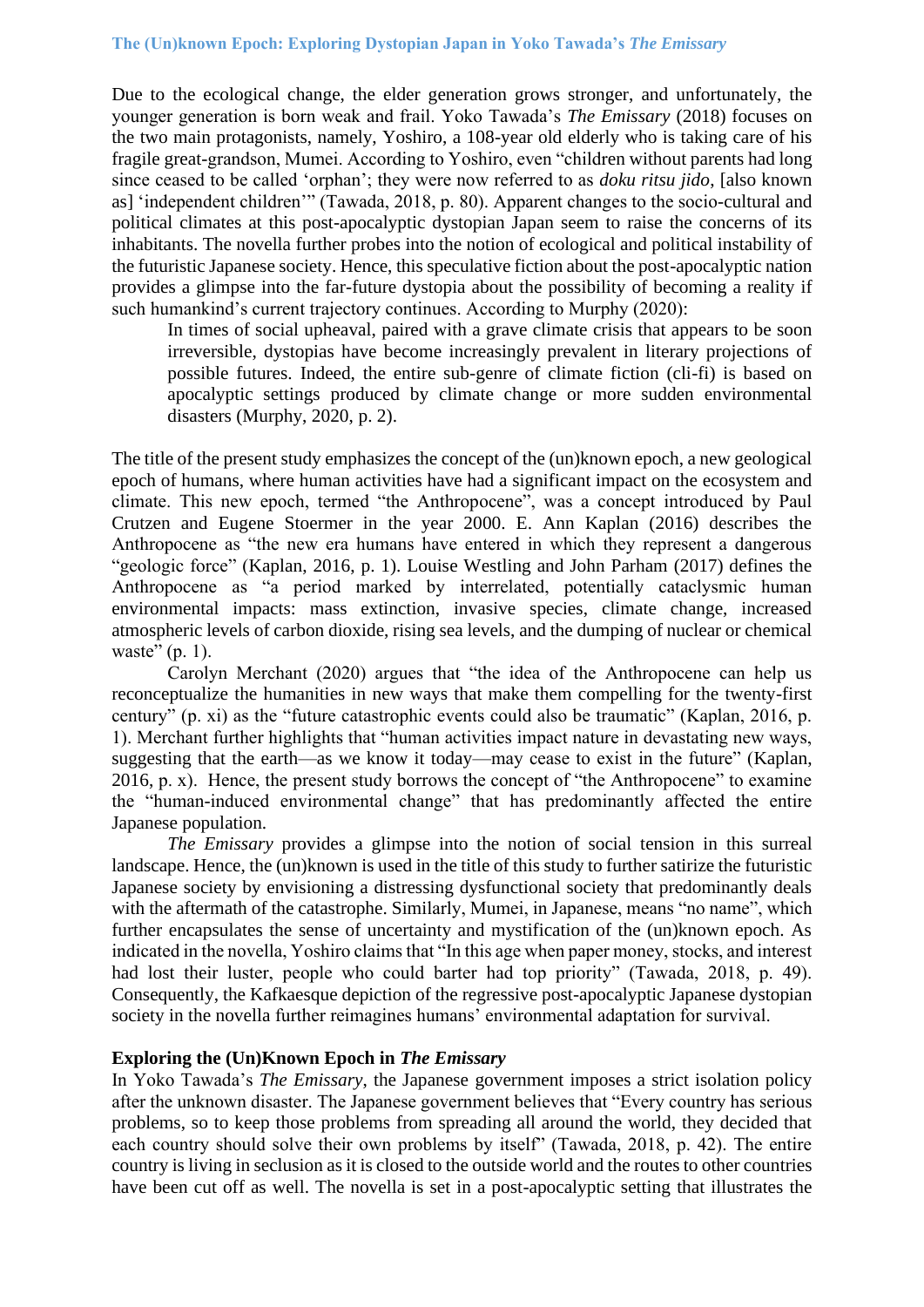aftermath of the unknown disaster. Tawada's novella follows the lifestyle of the two main protagonists, namely Yoshiro and Mumei, who constantly highlight the inhabitable, and postapocalyptic Japanese society.

According to Kaplan (2016), such representations in literature allow us to anticipate "future ecological devastation". Similar to Kaplan's concerns, I believe that "these fantasies [i.e., films or literature about environmental change] function as warnings, a kind of "memory for the future," and … what future there is for memory as these fictional humans come to an end" (Kaplan, 2016, p. 4). Likewise, Seeger and Davison-Vecchionein also claim that "imaginative literature makes a valuable contribution to understanding and thinking critically about society" (Kaplan, 2016, p. 2).

The novella further prompts for actions to address the fundamental ecological issues that might occur in the future and provide a platform for humankind to reconceptualise the notion of "environmental humanities". The concept of "environmental humanities", as defined by Sverker Sörlin (2014):

… is a broad multidisciplinary approach that signals a new willingness in the humanities to forego the primary focus on disciplines (as in, e.g., environmental philosophy, environmental history) for a common effort in which the relevance of human action is on par with the environmental aspect (Sorlin, 2014, p.12).

As mentioned earlier, environmental and climate changes occur in certain parts of Japan. Due to the environmental change in the country, the earth is severely contaminated and even "wild animals had not been seen in Japan for many years" (Tawada, 2018, p. 24). As Japan is severely affected by climate change, its effects have taken a toll in the agricultural sector. The climate is depicted as "Heat and cold mingled together into a dry humidity, taunting the skin" (Tawada, 2018, p. 105). The novella further reveals that "filthy runoff from factories into rivers" (Tawada, 2018, p. 43) makes the earth contaminated. As a result, "contamination permeating the soil had seeped into the asphalt that covered the street" (Tawada, 2018, p. 125). In addition, due to the existing contamination, humans are also affected when "breast milk was [not] guaranteed to be safe...Breast milk contained, along with its life-giving nutrients, a high concentration of poison" (Tawada, 2018, p. 73). Therefore, due to the environmental changes after the massive and irreparable disaster, the younger generation is born as aged and weak creatures.

The novella captures how both of them cope and adapt to the perils that the disaster imposes on their daily life. Yoshiro indicates that "Actually, the word mutation was rarely used anymore, having been replaced by the more popular environmental adaptation. With plants growing larger and larger...It had simply grown larger in order to survive in this new environment" (Tawada, 2018, p. 9). For example, in Yoshiro's descriptions of Mumei, he indicates that "Perhaps it was his head, much too large for his slender long neck, that made him look like a baby bird" (Tawada, 2018, p. 3) and his "birdlike legs turned inward from the knee down" (Tawada, 2018, p. 107). In addition, the new epoch also sees the changes in the human biological system, where human beings will change their sex at least once in their life. This is shown in the excerpt below:

The whole human race is becoming feminized...In areas where culture dictated that female fetuses should be aborted. Nature, enraged at humans disrupting her balance this way, had started playing various tricks. One trick was making sure that no one stayed the same sex all their lives. Everyone's sex changed either one or twice, and people couldn't tell ahead of time how many times their sex would change (Tawada, 2018, pp. 91-92).

Tawada's novella probes into the issue of sustainability through the ageing population and natural catastrophes in dystopian Japan. Tawada also highlights the vengeance of nature over culture in this novella. The lopsided misogynist mentality in the past culture disrupts the sex ratio in the society, resulting in the ecological imbalance.

*.*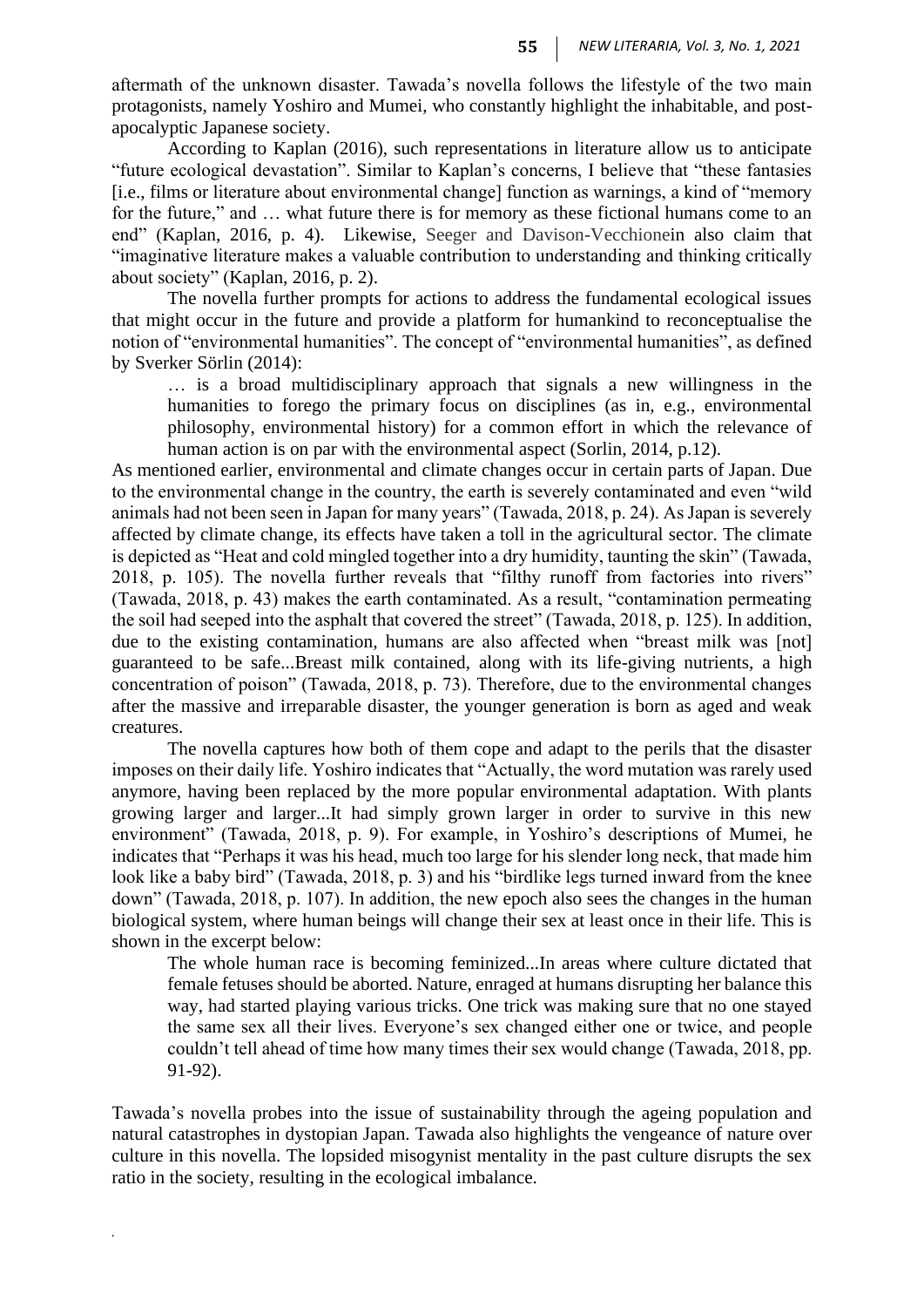#### **The (Un)known Epoch: Exploring Dystopian Japan in Yoko Tawada's** *The Emissary*

In addition, the role reversal situation in this dystopian society has placed the older generation in constant dilemma. As mentioned in the novella, "ninety percent of children these days fever was a constant companion" (Tawada, 2018, p. 34). As such, "the aged could not die; along with the gift of everlasting life, they were burdened with [a] terrible task of watching their great-grandchildren die" (Tawada, 2018, p. 36). Mumei, on the other hand, also highlights the fact that the "grown-ups can live if children die...but if grown-ups die, children can't live" (Tawada, 2018, p. 36). On top of that, the elderly also starts to realise that "their descendants were in such a sad state because they'd been so feckless" (Tawada, 2018, p. 93) and that sense of realisation makes them feel guilty. According to Yoshiro, "In the near future, young people would probably all work in offices and physical labor would be left to the elderly" (Tawada, 2018, p. 20). Therefore, the sense of uncertainty is prevalent among the older generation. He states that:

While it wasn't clear whether or not Yoshiro's generation would really have to live forever, for the time being they had definitely been robbed of death. Perhaps their bodies had reached the end, even their fingers and toes worn down to nothing, their minds would hang on, refusing to shut down, writhing still inside immobile flesh (Tawada, 2018, p. 93).

As opposed to the elderly, the younger generation's physical health (like Mumei) is deteriorating tremendously. For example, "Mumei's teeth were so soft he couldn't eat bread unless it was softened by steeping" (Tawada, 2018, p. 15). In addition, "Like most children of his generation, Mumei was unable to absorb the calcium he needed. Human beings may turn into a toothless species someday" (Tawada, 2018, p. 17). Despite being born in such a devastated condition and being physically enfeebled by deteriorating health, some of them, like Mumei, are gifted with exceptional wisdom. For example, "from birth Mumei had seemed to possess a mysterious kind of wisdom, a depth that Yoshiro had never seen in a child before" (Tawada, 2018, p. 36). Additionally, "Mumei had an uncanny ability to read people's thoughts...he didn't just sense a person's general mood, but actually seemed to read their minds" (Tawada, 2018, p. 18).

The notion of the (un)known explores the possibilities of human-induced environmental degradation in affecting the livelihood of humankind in Japan and the other countries around the world. Tawada's novella obliquely articulates the ecological crisis caused by humans' interactions with technologies and their environments. According to Louisa MacKay Demerjian (2016), "The world is more "connected"—financially and technologically—than ever before and while that could mean that we all keep each other afloat, it could mean we all go down together" (p. 2). As such, Tawda's *The Emissary* documents Japan's unforeseen transition into this (un)known epoch, the Anthropocene, and highlights humankind's adaptations in dealing with tremendous and abrupt environmental, political, sociocultural changes.

## **The Suppression of Memories in a Dystopian Japanese Society**

"The dystopian landscape is one where the virtues of the individual and the family are trampled upon and destroyed in the name of development and control" (Barton, 2016, p. 5).

Carter Hanson (2020) defines memory as "an innate human capacity and remembering and forgetting universal human activities" (p. 1). Our memory is not only limited to storing new information, it is also used to interpreting and integrating new information in order to function effectively in our daily lives. Jonathan Forster (2009) argues that "Memories are personal and internal" and yet without memory, human beings would not be able to participate in external acts (i.e. carrying out a conversation, taking the initiatives on new ideas etc.). The novella suggests, although not elaborately explained, that the notion of memories function as a form of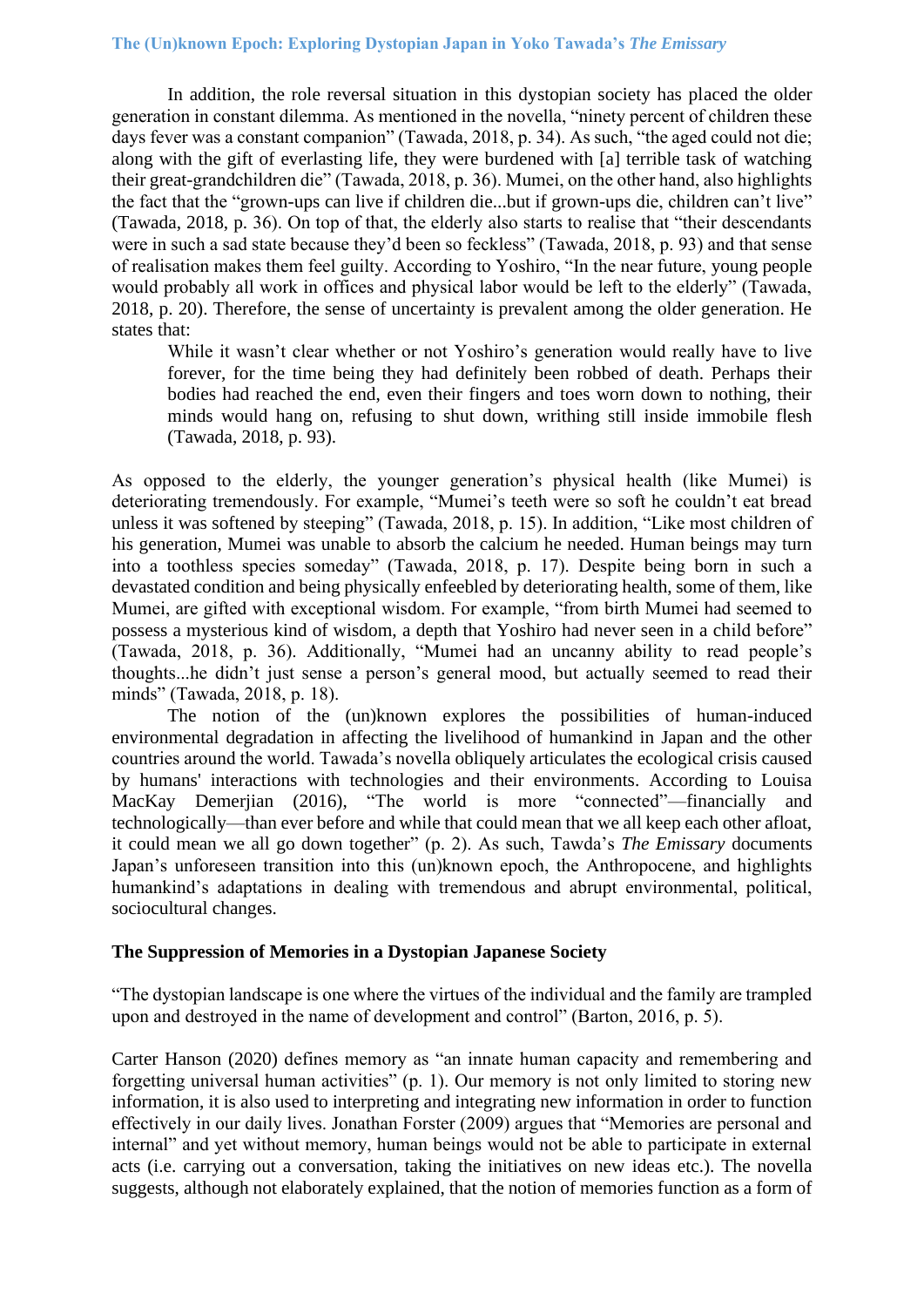hindrance to the dystopian society and they are constantly suppressed by the hegemonic power.

Hanson further argues that "Dystopian regimes maintain power through discursive control of information and history, and dystopian dissidents attempt to resist by reclaiming language" (p. 9). Hence, memories related to the past Japan (i.e. culture, language etc.) are deemed as impractical in the present dystopian Japan society. Therefore, "foreign words were rarely used" (Tawada, 2018, p. 4) in this dystopian Japanese society. Yoshiro states that "the shelf life of words was getting shorter all the time — it wasn't only the foreign ones that were falling out of use. And some words that had disappeared after being labeled "old-fashioned" had no heirs to take their place (Tawada, 2018, p. 4). Mumei points out that:

Great-grandpa knows lots of words; he never uses lots of the words he knows; he teaches me words he never uses; then he tells me never to use certain words he tells me about...could clothes still be there, just as they were, even after the words for them disappeared? Or did they change, or disappear, along with their names? (Tawada, 2018, p. 98).

The suppression of the memory through language eradicates the recollection of the past before the new order where the dystopian subjects are generally being silenced under the influence of a hegemonic power. As indicated by Erika Gottlieb (2001), "each dystopian society contains within it seeds of a utopian dream. These are articulated by the ruling elite's original promise when its new system was implemented" (p. 8). The implementation of a new system in postapocalyptic Japan begins through the act of abolishing some irrelevant words/phrases. For example, even the names of the older holidays are rephrased as well. For example, "Respect for the Aged Day" becomes "Encouragement for the Aged Day", "Children's Day" becomes "Apologize to the Children's Day", "Sports Day" becomes "Body Day", while "Labor Day" becomes "Being Alive is Enough Day".

The aftermath of the post-apocalyptic affects and changes the entire topography in Japan, resulting in the emergence of a hegemonic power that constantly seeks to suppress memories of the past. The hegemonic power, also known as the Diet oppresses them as shown in the excerpt below:

The Diet's main job was to fiddle around with the laws. Judging from how often the laws changed, someone was definitely fiddling with them.Yet the public was never told who made the changes, or for what purpose. Afraid of getting burned by laws they hadn't heard of, everyone kept their intuition honed sharp as a knife, practicing restraint and self-censorship on a daily basis (Tawada, 2018, p. 89).

Hence, Yoshiro also envisions the possibility of an oppressive virtual house arrest. He laments his premonitions living under the regime of the hegemonic power in Japan. For example, "In a few years' time, perhaps, they would no longer able to leave the house" (Tawada, 2018, p. 10). Actions such as "Singing songs in foreign languages in public spaces for over forty seconds was strictly prohibited. Nor could novels translated from foreign languages be published" (Tawada, 2018, p. 48). The dystopian subjects are silenced in the futuristic regressive Japanese society. Most of them suffer under the regime and it is shown through a passive resistance from the dystopian subjects. For example, a poster outside an elementary school carries a message that says, "NO ONE SPEAKS OF THE WEATHER ANYMORE OR REVOLUTION EITHER" (Tawada, 2018, p. 105).

Yoko Tawada's *The Emissary* highlights the notion of memory as a form of coping strategy. The younger generation in this Japanese dystopian society lacks historical consciousness. There is a gap in their memories in a sense that there is no connection between the past, present and the future. The gap can only be bridged through the older generation's memories. Therefore, Yoshiro intends to preserve his memory of the past through the objects from the past and through a manuscript of a children's novel he is working on. Yoshiro believes that "Mumei may not have needed them as furniture, yet the table and chairs inspired him,

*.*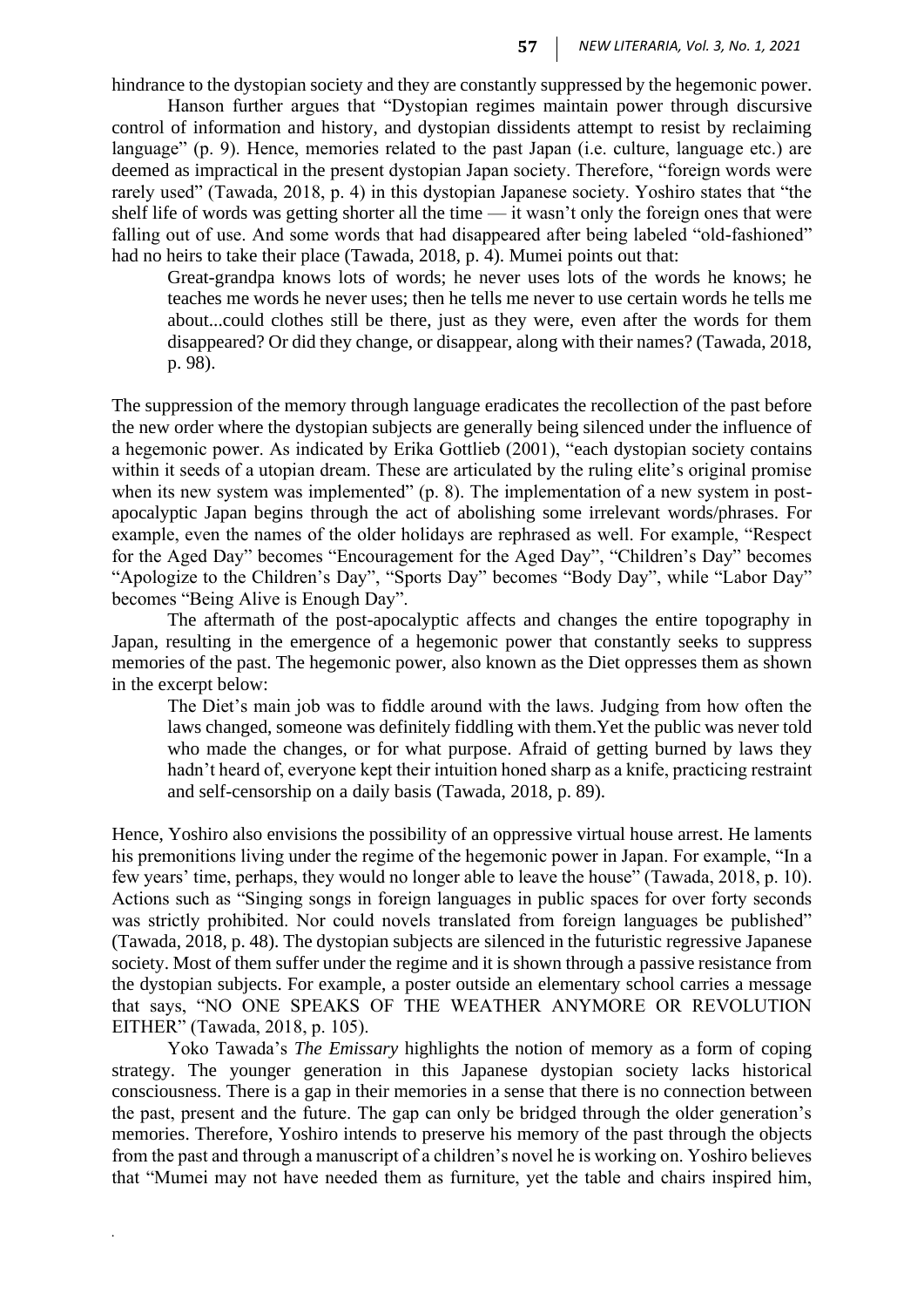### **The (Un)known Epoch: Exploring Dystopian Japan in Yoko Tawada's** *The Emissary*

calling forth images of a long-forgotten time, or of faraway lands that he would probably never visit" (Tawada, 2018, pp. 10-11). Due to Mumei's feeble physicality, furniture in the house cause great inconveniences to him. However, as memories tend to be malleable and they are susceptible to distortion, preservation of these furniture would serve as mnemonic objects to provide a form of sensory experience and to help to recall memories of the past, specifically the lifestyle before the unknown disaster. Yoshiro believes that this fictional novel could function as:

A raw, honest treatment of the problems they faced every day would only end in frustration at the absence of solutions, making it impossible to arrive at places one could only reach in books. Creating an ideal fictional world for his great-grandson was another possibility, although reading about an ideal world wouldn't help the boy change the world around him any time soon. (Tawada, 2018, p. 16).

The notion of memories, which demarcation between the past and present is totally severed and Yoshiro believes that by preserving the elements of the past, it would allow Mumei to feel slightly better as the fictional world about the past provides hope to Mumei. Therefore, Yoshiro, who is in the midst of writing a children's book, describes his manuscript in the following excerpt:

Ken-to-shi, Emissary to China, he'd called it, his first and only historical novel: he was already well into it when he realized he'd included the names of far too many foreign countries… he had to get rid of the manuscript for his own protection, and since burning it was too painful, he had buried it (Tawada, 2018, p. 35).

However, since Yoshiro's novel contains too much information about the past (i.e., foreign countries, foreign words etc.), and unfortunately, he has to get rid of his works. Hence, Yoshiro decides to bury his novel at the Thingamabob Cemetery, "a public graveyard where anyone could pay their last respects to something they wanted to part" (Tawada, 2018, p. 35). Mumei reveals that his Great-Grandpa's intention to preserve his past memories through words or objects from the old Japan and it is shown in the following excerpt:

All those words- dead ones and the ones that weren't quite dead but that nobody ever used anymore- were stored in Great-grandpa's head. He was always wanting to throw out old crockery or toys they didn't use anymore, yet he kept all the old useless words in the drawers of his brain, never letting them go (Tawada, 2018, pp. 114-115).

For Mumei's sake, Yoshiro constantly encodes and stores his memories of the past through the preservation of the sensory information (i.e., objects such as furniture, books etc.) at his house in order to ease the retrieval process. Every now and then, Mumei reads those picture books [that are preserved by Yoshiro] to know more about the unknown past that was robbed from them after the massive disaster. On the other hand, Yoshiro relives the past while taking pleasure in daily routines such as walking a "Rent-a-Dog" along the riverside, where the term "walk" seems to be an "outdated expression". The act of memory retrieval, which sounds like an easy task turns out to be difficult when words are gradually being labelled as "outdated" or "obsolete". However, the novella provides a hopeful tone for the unknown future of dystopian Japan and as Demerjian (2016) claims that "if dystopia provides a warning, there must be potential for change and therefore hope for the future" (p. 3).

## **Conclusion**

"The parallels between our real world and that of dystopian worlds become apparent; worlds might fall apart but, if we heed the warnings, there is hope for the future" (Demerjian, 2016, p. 3).

Yoko Tawada's *The Emissary* alarmingly displays a delusive representation of humankind's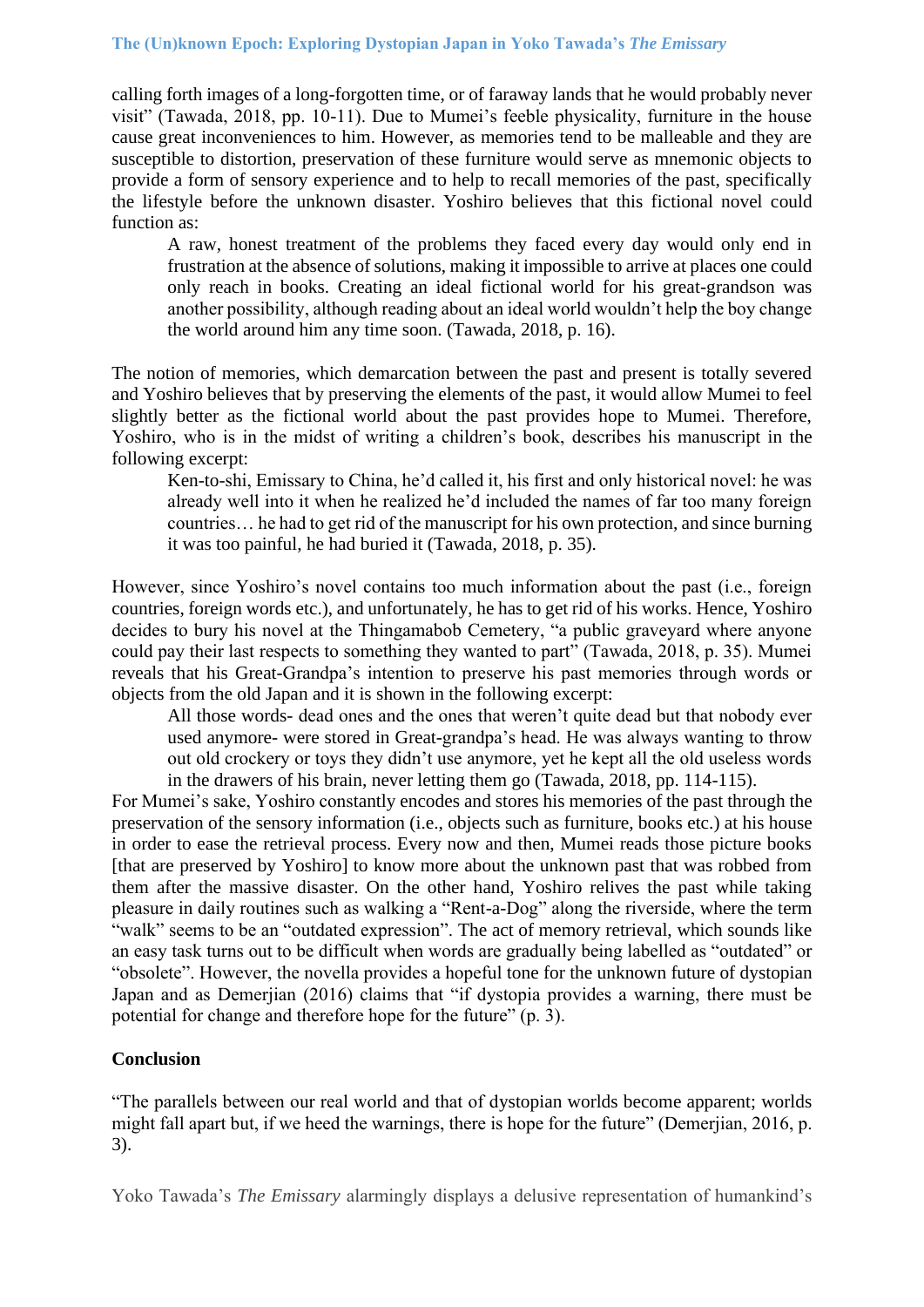fraught relationships with the natural world and technology. Through this dystopian novella, Tawada satirizes the current tendencies of Japanese society towards destruction that feels strikingly significant at present. The (un)known epoch is ironically illustrating the known consequences of environmental crises, technological and human-induced disasters and thus, emphasizing the importance of sustainability. Tawada's cli-fi fiction serves as a wake-up call to humanity in projecting the "imagined future selves", a term borrowed from Kaplan. As for Yoshiro, preservation of the past through his memories function as coping strategies in highlighting his struggles and his hope for a better world. The futuristic speculative content in Tawada's *The Emissary* further provokes humankind's responses towards ecological crises, specifically highlighting humankind's responsibilities and ecological sustainability for the future of humanity.

#### **References**

Scholars Publishing.

Claeys, G. (2017). *Dystopia: A Natural History: A Study of Modern Despotism, its*

*Antecedents, and its Literary Diffractions*. Oxford University Press.

Demerjian, L. M. (2016). "Introduction". In L. M. Demerjian (Ed.), *The Age of Dystopia:* 

*One Genre, Our Fear and Our Future* (pp. 1-4). Cambridge Scholars Publishing.

Foster, J. (2009). *Memory: A Very Short Introduction*. Oxford University Press.

Gottlieb, E. (2001). *Dystopian Fiction East and West: Universal Terror and Trial.* McGill-Queen's University Press.

Hanson, C. F. (2020). *Memory and Utopian Agency in Utopian/Dystopian Literature: Memory of the Future*. Routledge.

- Kaplan, E. A. (2016). *Climate Trauma: Foreseeing the Future in Dystopian Film and Fiction*. Rutgers University Press.
- Merchant, C. (2020). *The Anthropocene and the Humanities: From Climate Change to a New Age of Sustainability.* Yale University Press.
- Murphy, P. D. (2021). Introduction. In D. A. Vakoch (Ed.), *Dystopias and Utopias on Earth and Beyond: An Ecofeminist Ecocriticism of Science Fiction (pp. 1-7). Taylor and* Francis.
- Seeger S, Davison-Vecchione D. (2019). Dystopian Literature and the Sociological Imagination. *Thesis Eleven*. 155(1), 1-19. doi[:10.1177/0725513619888664](https://doi.org/10.1177/0725513619888664)
- Sörlin, S. (2014). "The anthropocene: What is it?" *Environmental Turn in the Human*

*Sciences.* The Institute Letter (Institute for Advanced Study, Princeton, NJ) (Summer 2014), 1, 12–13.

Tawada, Y. (2018). *The Emissary*. New Directions Books.

*.*

Vermeulen, P. (2020). *Literature and the Anthropocene*. Routledge.

Westling, L. & Parham, J. (2017). Introduction. In L. Westling & J. Parham (Eds.), *A Global History of Literature and the Environment* (pp. 1-17). Cambridge University Press.

Barton, R. (2016). "Dystopia and the Promethean nightmare". In L. M. Demerjian (Ed.), *The Age of Dystopia: One Genre, Our Fear and Our Future* (pp. 5-18). Cambridge